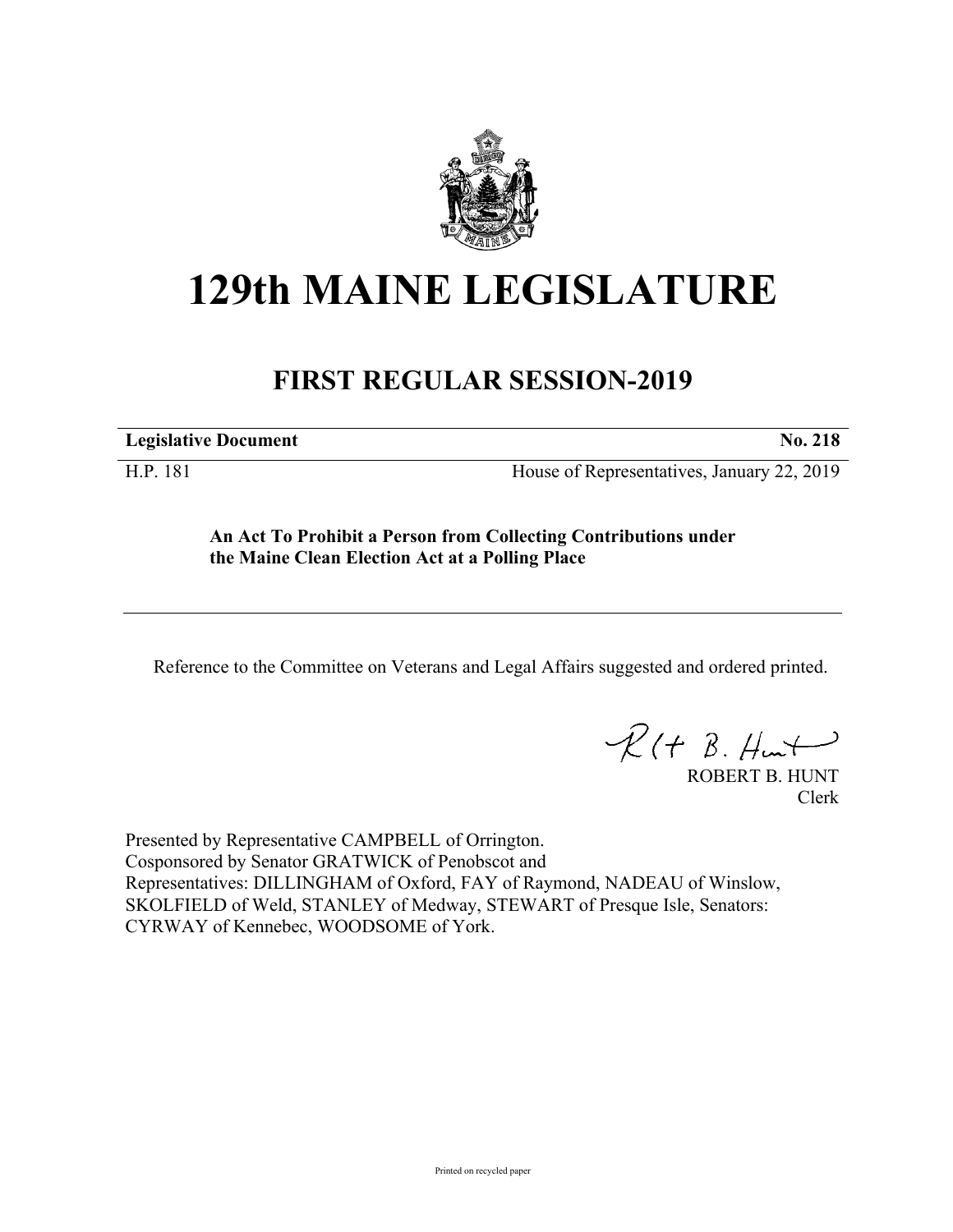## **Be it enacted by the People of the State of Maine as follows:**

 **Sec. 1. 21-A MRSA §1125, sub-§2-A,** as amended by IB 2015, c. 1, §16, is further amended to read:

 **2-A. Seed money restrictions.** To be eligible for certification, a participating candidate may collect and spend only seed money contributions subsequent to becoming a candidate and prior to certification. A participating candidate may not solicit, accept or collect seed money contributions after certification as a Maine Clean Election Act candidate. A participating candidate may not solicit, accept or collect seed money contributions within a voting place or on public property within 250 feet of the entrance to the voting place.

- A. All goods and services received prior to certification must be paid for with seed money contributions, except for goods and services that are excluded from the definition of contribution in section 1012, subsection 2, paragraph B. It is a violation of this chapter for a participating candidate to use fund revenues received after certification to pay for goods and services received prior to certification.
- B. Prior to certification, a participating candidate may obligate an amount greater than the seed money collected, but may only receive that portion of goods and services that has been paid for or will be paid for with seed money. A participating candidate who has accepted contributions or made expenditures that do not comply with the seed money restrictions under this chapter may petition the commission to remain eligible for certification as a Maine Clean Election Act candidate in accordance with rules of the commission, if the failure to comply was unintentional and does not constitute a significant infraction of these restrictions.
- C. Upon requesting certification, a participating candidate shall file a report of all seed money contributions and expenditures. If the candidate is certified, any unspent seed money will be deducted from the amount distributed to the candidate as provided in subsection 8-F.
- **Sec. 2. 21-A MRSA §1125, sub-§3,** as amended by IB 2015, c. 1, §18, is further amended to read:
- **3. Qualifying contributions.** Participating candidates must obtain qualifying contributions during the qualifying period as follows:
- A. For a gubernatorial candidate, at least 3,200 verified registered voters of this State must support the candidacy by providing a qualifying contribution to that candidate;
- B. For a candidate for the State Senate, at least 175 verified registered voters from the candidate's electoral division must support the candidacy by providing a qualifying contribution to that candidate; or
- C. For a candidate for the State House of Representatives, at least 60 verified registered voters from the candidate's electoral division must support the candidacy by providing a qualifying contribution to that candidate.